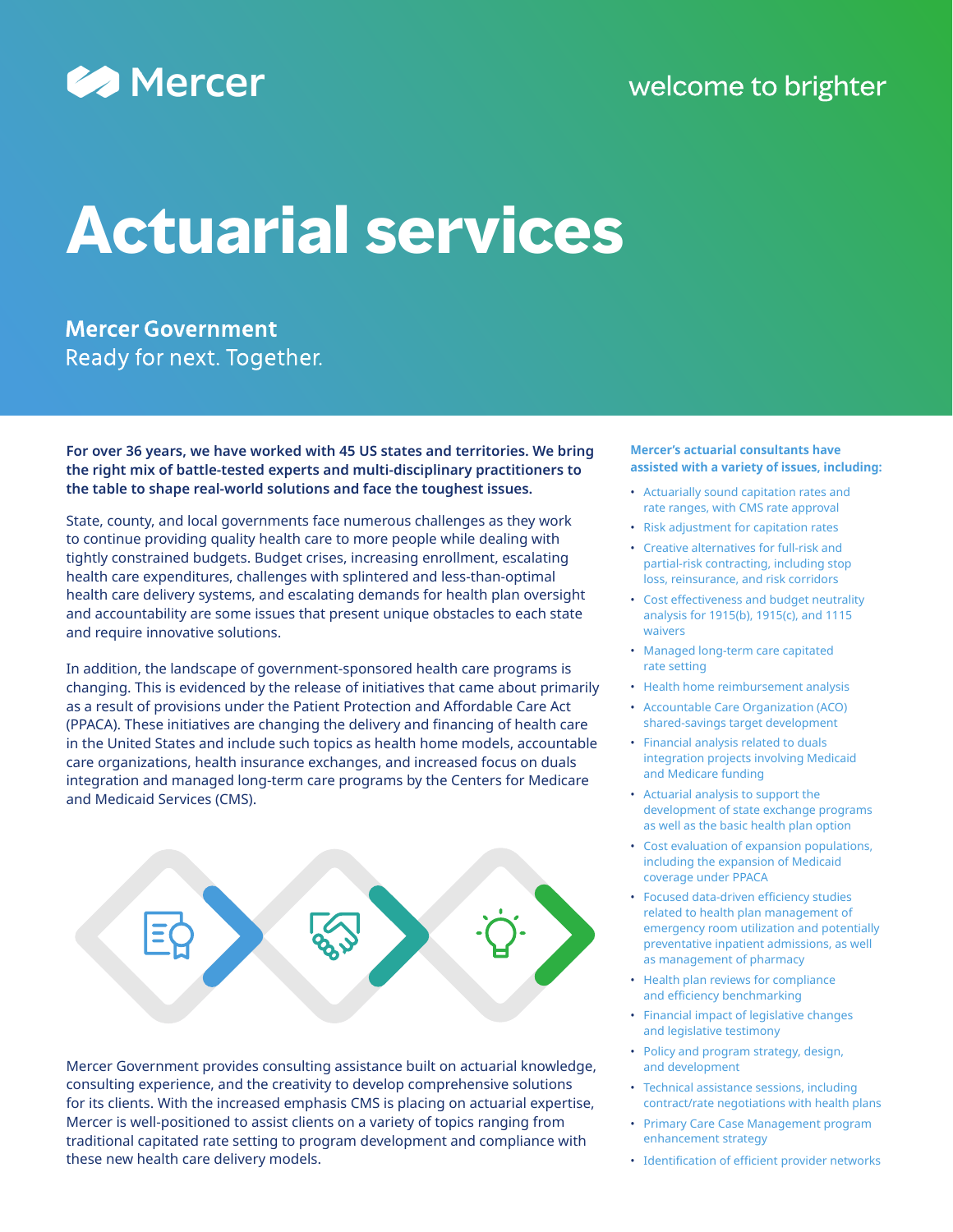

## **Case study**

### **Situation**

As state-managed care programs have become reliant on managed care financial and encounter data as sources for rate-setting calculations, questions have been raised as to how the resulting rates reflect the concept of value-based purchasing, which is a key tenet of many states' purchasing strategies. To address these concerns, Mercer has performed medical efficiency analyses, using program encounter data, when developing Medicaid managed care capitation rates. Managed care organization (MCO) historical data are used as a base. If the historical MCO program experience contains evidence of inefficient medical management, efficiency adjustments are used to set appropriate rates. This approach ensures that using MCO historical experience does not result in cost-plus rate-setting. State Medicaid programs can demand optimal and achievable value from their contracted MCOs.



#### **Challenge**

Action is needed to make our health care system more efficient and to ensure more consistent delivery of high-quality care while improving patient safety. As one of the largest groups of health care purchasers, states play an important role in identifying opportunities for implementing successful cost-containment strategies and enhancing efficiencies in the delivery of care, which can free up dollars for other state priorities. By emphasizing care provision in physician offices and other community settings, patient safety is also improved by avoiding escalations of manageable chronic conditions and preventing hospitalizations or unnecessary emergency room visits.

Mercer's medical efficiency analyses focus on drivers of health care costs and support value-based purchasing approaches that are consistent with a prudent purchasing strategy. These analyses are predicated on national guidelines/best practices and supported by national literature reviews and health services research. The underlying methodology was developed by an expert panel consisting of physicians, nurses, and pharmacists with managed care experience. Through this process, Mercer applies clinical expertise to various data-driven/analytical approaches using the managed care program encounter data to identify unnecessary health care expenditures that can be addressed through improved efficiencies and care management processes.